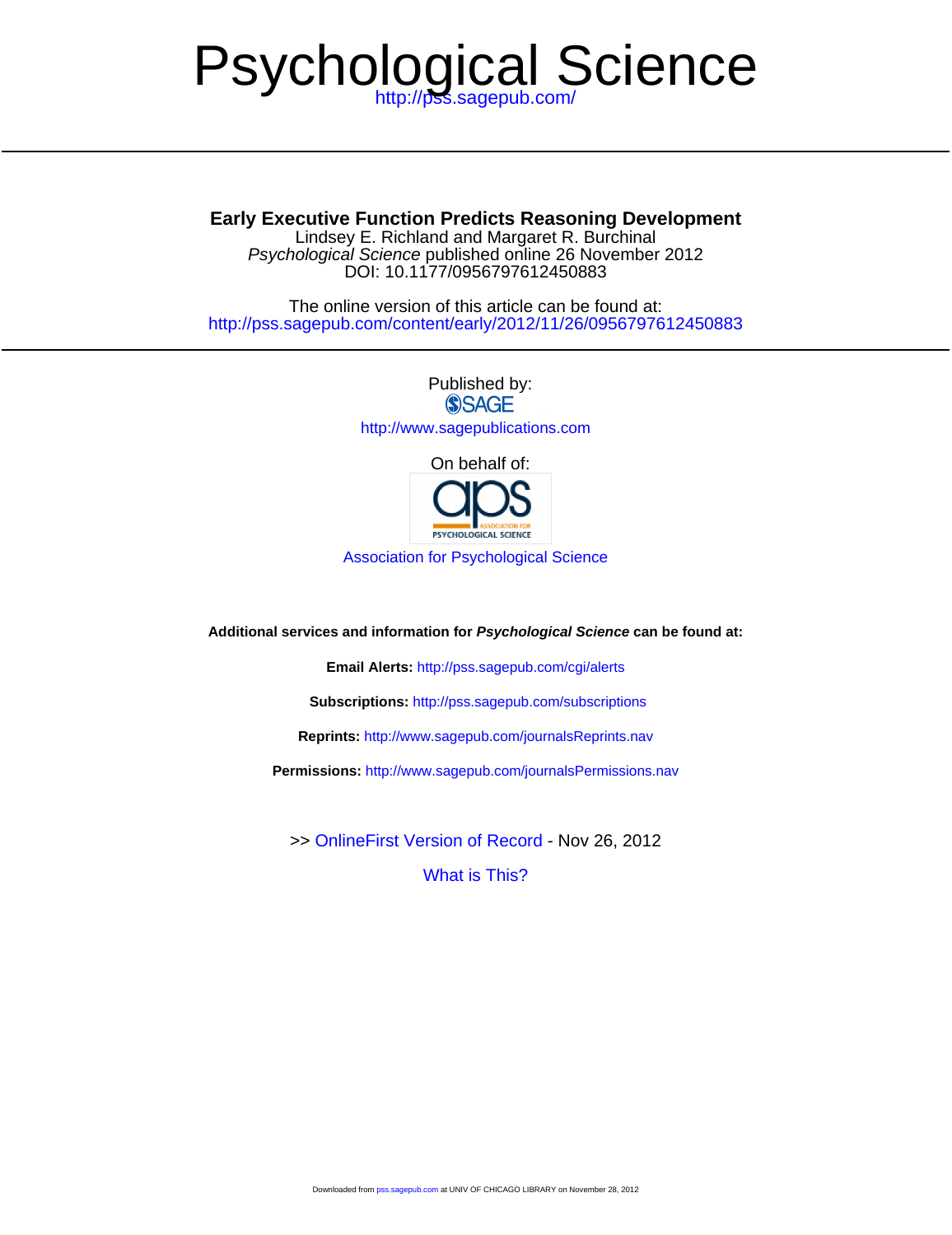*Research Report*

# **Early Executive Function Predicts Reasoning Development**

# Lindsey E. Richland<sup>1</sup> and Margaret R. Burchinal<sup>2</sup>

<sup>1</sup>Department of Comparative Human Development, University of Chicago, and <sup>2</sup>Frank Porter Graham Child Development Institute, University of North Carolina, Chapel Hill

# **Abstract**

Analogical reasoning is a core cognitive skill that distinguishes humans from all other species and contributes to general fluid intelligence, creativity, and adaptive learning capacities. Yet its origins are not well understood. In the study reported here, we analyzed large-scale longitudinal data from the Study of Early Child Care and Youth Development to test predictors of growth in analogical-reasoning skill from third grade to adolescence. Our results suggest an integrative resolution to the theoretical debate regarding contributory factors arising from smaller-scale, cross-sectional experiments on analogy development. Children with greater executive-function skills (both composite and inhibitory control) and vocabulary knowledge in early elementary school displayed higher scores on a verbal analogies task at age 15 years, even after adjusting for key covariates. We posit that knowledge is a prerequisite to analogy performance, but strong executive-functioning resources during early childhood are related to long-term gains in fundamental reasoning skills.

# **Keywords**

cognitive development, reasoning

Received 1/17/12; Revision accepted 5/14/12

Innovation and adaptive thinking are hallmarks of 21st-century learning and essential for a modern workforce (National Research Council, 2012). Nonetheless, little is known about the cognitive mechanisms underlying children's development of the capacity to engage in these complex forms of reasoning. We used longitudinal data to suggest an integrated resolution to debates about the factors underlying children's acquisition of analogical thinking, one type of complex reasoning. Analogical reasoning is a core part of human innovation (Markman & Wood, 2009), creativity (Dunbar, 1997; Sternberg, 1988), and adaptive general intelligence (Cattell, 1971; Gentner, 2010). It is defined as the ability to draw relationships between disparate or dissimilar phenomena (Gentner, 1983). Thinking relationally is fundamental to analytical and inductive reasoning and may distinguish human thought from the thinking of humanity's closest animal relatives (Gentner, 2010; Penn, Holyoak, & Povinelli, 2008).

In the research reported here, we examined the specific contribution of early executive function to the development of analogical-reasoning skills, while taking into account proposed alternative mechanisms to the extent possible. Crosssectional experimentation provides strong evidence that executive function plays a role in analogy development (Richland, Morrison, & Holyoak, 2006; Thibaut, French, & Vezneva, 2010). Executive function, also known as cognitive control, is generally defined as the ability to control cognitive

actions. This includes both inhibiting impulsive task responding and manipulating and organizing complex information while holding it active in working memory. Executive function thus allows such complex skills as planning, monitoring, task switching, and controlling attention (Diamond, 2002; Stuss, 2007).

Inhibitory control and additional working memory aspects of executive function have been posited to explain analogicalreasoning capacity in children (Richland et al., 2006; Thibaut et al., 2010) and adults (Krawczyk et al., 2008). Neurological studies of analogy tasks have shown involvement of regions of the frontal lobe attributed to executive function (Bunge, Wendelken, Badre, & Wagner, 2005; Krawczyk et al., 2008). Executive function further predicts some aspects of school achievement (e.g., Bull, Espy, & Wiebe, 2008) and fluid intelligence (see J. Duncan, 2005). Executive function is also integral to the arc of reasoning skill across the life span, increasing with age in childhood and decreasing into old age, particularly from age 55 and above (Nettelbeck & Burns, 2009).

Several alternative theories of analogical-reasoning development have been proposed. Halford and colleagues (e.g., see

#### **Corresponding Author:**

Lindsey E. Richland, Department of Comparative Human Development, University of Chicago, 5736 S. Woodlawn Ave., Chicago, IL 60637 E-mail: lrichland@uchicago.edu



Psychological Science  $XX(X)$  1–6 © The Author(s) 2012 Reprints and permission: sagepub.com/journalsPermissions.nav DOI: 10.1177/0956797612450883 http://pss.sagepub.com

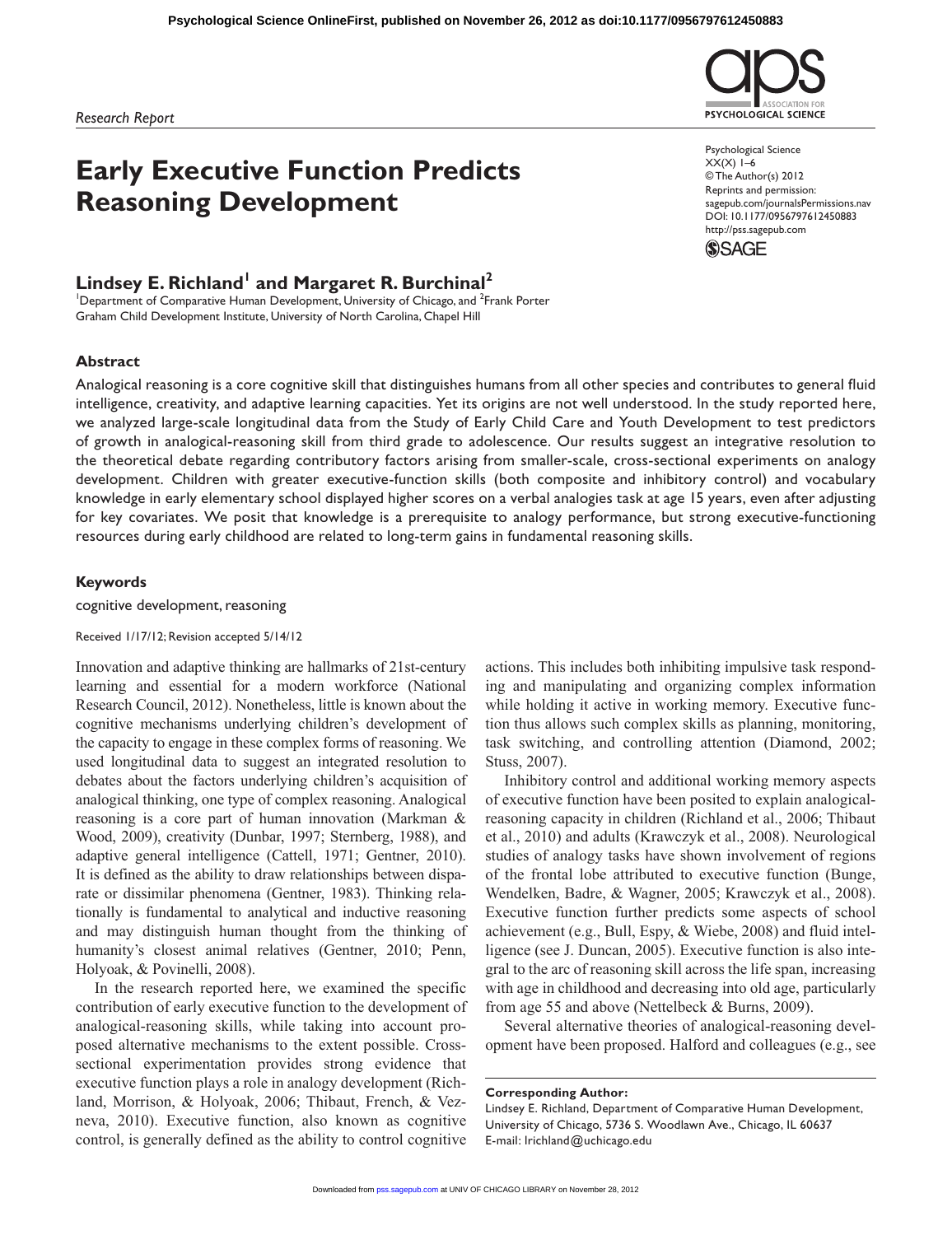resources with which to complete a complex analogy. In our analysis of analogy development, we included short-term memory as a predictor to distinguish the role of higher-level executive-function processes (cognitive and inhibitory control in working memory) from the role of storage-capacity limits (short-term memory).

Other theories emphasize the role of knowledge acquisition. Goswami (1992) proposed the relational-primacy theory, which describes analogical reasoning as available to children from birth but limited by their knowledge. Gentner and Rattermann (1991) chart the trajectory of analogy development through relational-shift theory, hypothesizing that children will reason nonanalogically about representations before acquiring relevant background knowledge, connecting entities on the basis of appearance-based similarities. Then, following relevant knowledge acquisition, children will shift to analogical reasoning. These two theories propose different trajectories of analogy production but concur that base knowledge dictates a child's capacity. In the current study, a vocabulary assessment was used as a measure of children's base level of knowledge because analogical reasoning is closely tied to knowledge through language skills (see Gentner, 2010).

We have argued previously that these theories should not be considered mutually exclusive but rather may be operating concurrently (Morrison, Doumas, & Richland, 2011; Richland et al., 2006). However, in the current analysis, we were for the first time able to evaluate the long-term impact of one developmental mechanism, executive function, in the context of other proposed mechanisms, short-term memory-capacity limits and base knowledge. Specifically, we examined the long-term impact of early executive-function skills, both as a composite and specifically as inhibitory control, on the development of analogical reasoning from young childhood to adolescence. Reasoning in adolescence is particularly important because this is when youth encounter their most complex learning opportunities at school (e.g., Richland, Zur, & Holyoak, 2007), take college preparatory exams, and make important life-course decisions.

# **Method** *Participants*

The sample included 1,364 children (48% female, 52% male) participating in the Study of Early Child Care and Youth Development (SECCYD), of whom 539 had complete data on all variables used in the analysis. Multiple imputations were used to impute data for the missing variables for the remaining sample. The sample was diverse in terms of socioeconomic status (11% poor, i.e., income/poverty threshold  $\leq 1.5$ ; 26% low or middle income, i.e.,  $1.5 \leq$  income/poverty threshold  $\leq$  3;

63% middle or high income, i.e., income/poverty threshold  $>$  3), ethnicity (76% White, 13% Black, 6% Hispanic, 5% other), and maternal education (18% had a high school diploma or less, 35% had some college, 26% had a bachelor's degree, and 15% had a graduate degree).

# *Procedure*

A select subset of the SECCYD measures were included in the current analysis. These assessments are described in more detail on the SECCYD Web site (http://secc.rti.org).

*Analytical reasoning.* Reasoning skill was examined as a dependent measure using the Verbal Analogies subtest (VA) of the Woodcock-Johnson Psycho-Educational Battery–Revised (WJ-R; Woodcock & Johnson, 1990) at third grade and at age 15 years. Analogies on the WJ-R VA were presented orally at third grade and in written form at age 15 years, in the traditional form of "a is to b as c is to d" (e.g., "dog is to puppy as cat is to  $\ldots$  ?"). The child is shown pictures of objects and required to select the object that best completes the analogy. As a language-based, formal-analogy task, versus a nonverbal or problem-solving task, this measure relies on a combination of reasoning skill and vocabulary. The inclusion of a vocabulary measure as a predictor was therefore essential to evaluating the distinct role of executive function.

**Executive function.** Two measures of executive function were used. General executive-function capacity was assessed using the Tower of Hanoi (TOH) task (as adapted from Borys, Spitz, & Dorans, 1982) at first grade. This task requires the integration of component executive-function skills: inhibitory control, goal shifting, and manipulating information held in a mental set (Bull, Espy, & Senn, 2004; Miyake et al., 2000). The task required children to move a configuration of objects from one peg to another without violating constraining rules; a composite efficiency score was calculated based on performance over six trials. The second task, the Children's Stroop, administered at age 54 months, focused on inhibitory control—the executive-function ability to monitor and control automatic responses to stimuli. Children were shown cards of day or night pictures and were instructed to respond "day" to the night pictures and vice versa (Gerstadt, Hong, & Diamond, 1994).

*Vocabulary knowledge.* A vocabulary score at age 54 months was included as a measure of acquired verbal knowledge that might serve as a prerequisite to analogical reasoning (Gentner & Rattermann, 1991; Goswami, 1992). Standard scores on the WJ-R Picture Vocabulary subtest (WJ-R PV; Woodcock & Johnson, 1990) measured children's ability to recognize or name picture objects.

**Short-term memory.** The standard score on the WJ-R Memory for Sentences subtest (WJ-R MS; Woodcock & Johnson, 1990) measured children's ability at age 54 months to remember and repeat simple words, phrases, and sentences presented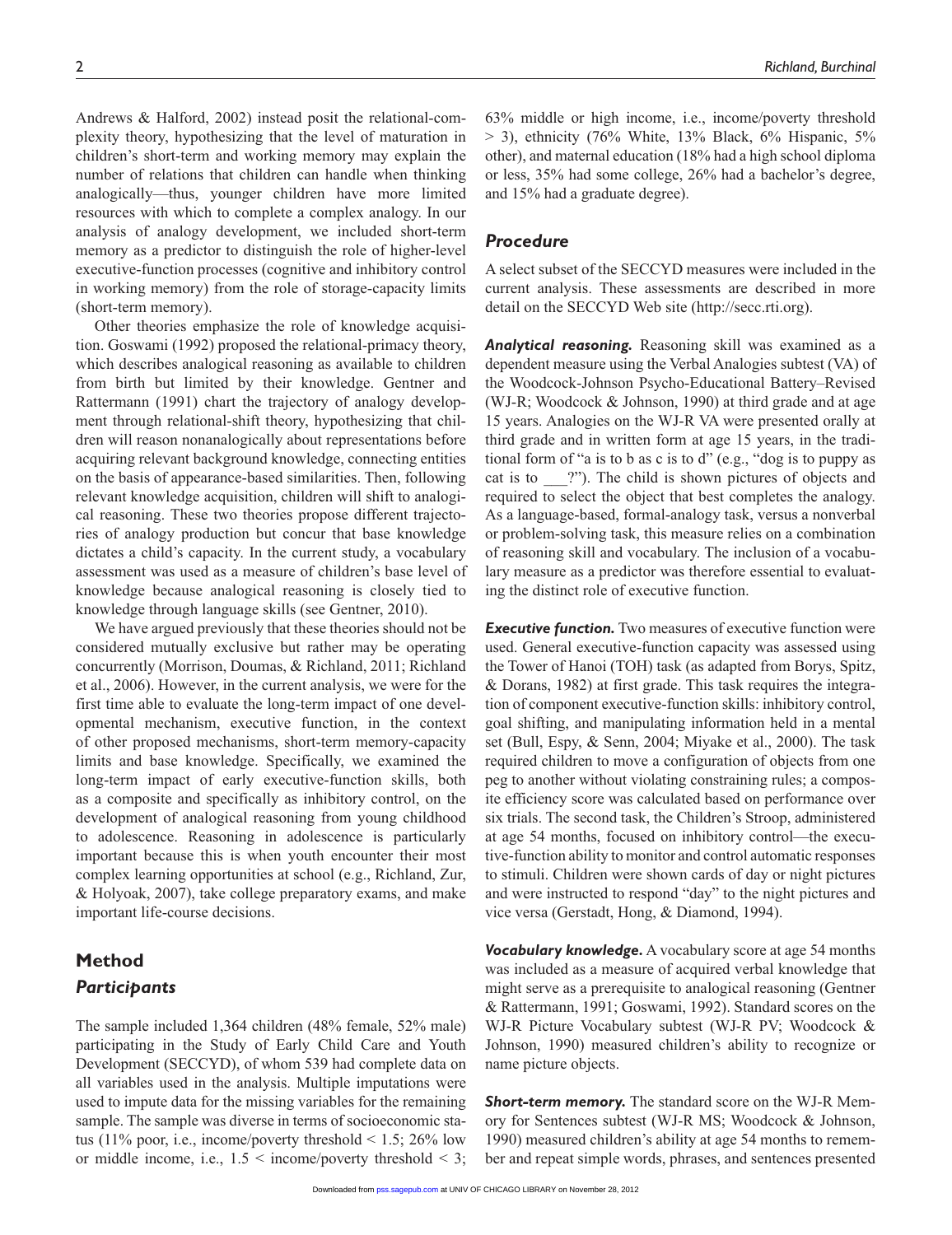verbally. A short-term memory measure allowed us to distinguish between the contributions of simple storage capacity and active manipulation in executive function.

**Sustained attention.** The Continuous Performance Test (CPT; Rosvold, Mirsky, Sarason, Bransome, & Beck, 1956) was administered at age 54 months as a measure of children's vigilance and ability to sustain attention on a task. The CPT has been used to assess attention disorders that could involve executive-function processes. However, component analyses suggest that it is most directly a test of vigilance and ability to sustain attention, rather than a test of cognitive flexibility or control (Mirsky, Anthony, Duncan, Ahearn, & Kellam, 1991). Thus, in this study, the CPT was used as a covariate to distinguish between the effects of vigilance and executive function.

*Demographic family characteristics.* Data were collected on family background via interviews conducted with mothers. The recruitment site was considered families' geographical location. Mothers reported the child's ethnicity (coded as white, black, Hispanic, or other), child's gender, the mother's years of education, family income, and household size. Socioeconomic status was calculated as an income-to-needs ratio by dividing total family income by the relevant poverty line for family income established by the U.S. Office of Management and Budget.

# *Data analysis*

Analyses of covariance (ANCOVA) predicted analogical reasoning at age 15 years from early executive-function, vocabulary, memory, and attention skills, adjusting for analogical reasoning in third grade and family characteristics. In other words, this analysis tested the extent to which residualized increases in analogical-reasoning scores on the WJ-R from age 10 to age 15 years varied as a function of selected early schoolage skills. All measures were included as predictors. The scores on the Children's Stroop, CPT, and TOH were skewed toward zero, and a square-root transformation was applied to reduce the skew. The covariates included the child's WJ-R analogical-reasoning score in third grade and the child's gender, mother's education, family income, child's ethnicity, and recruitment site. Effect sizes were computed by multiplying the unstandardized coefficient yielded in the analysis by the standard deviation on the predictor and dividing the result by the standard deviation of the outcome (National Institute of Child Health and Human Development Early Child Care Research Network & Duncan, 2003).

The inclusion of the child's analogical-reasoning skills in third grade as a covariate allowed us to test the extent to which skills in the other measured areas at entry to school contributed to predicting the variability in the youth's analogical-reasoning skills at age 15 years that was not related to his or her skills at age 10 years. The inclusion of analogy skill at third grade as a covariate made the analysis of the other predictors

relatively conservative because analogy skill was measured at a later age. Therefore, observed associations reflect the extent to which early childhood skills predict gains over time beyond their ability to predict the child's skill level in third grade.

Not surprisingly, there were missing data in the 15-year longitudinal study. Multiple imputations were conducted to estimate missing data in a manner that approximated both the value of a missing variable for that individual from all other data and the degree of variability in the variable (Widaman, 2006). Fifteen data sets were imputed from all of the variables in the analysis plus measures of family income and parenting during early and middle childhood. The efficiency in imputing all analysis variables exceeded .90. Each of the imputed data sets was analyzed using ANCOVAs, and the parameters and their standard errors were combined to reflect variability within and between data sets.

# **Results**

Descriptive statistics for the entire sample are shown in Table 1, and correlations among all analyzed variables are presented in Table 2. Verbal Analogies scores at 15 years of age were moderately to highly correlated with the selected family covariates and earlier vocabulary, attention, memory, and executive-function measures. Most of these measures of the child's skills were modestly correlated, with somewhat higher correlations among the various subtests of the WJ-R.

Regression analyses provided a relatively stringent test of the contribution of executive function, vocabulary, memory, and attention skills to the development of analogical-reasoning skills between the ages of 10 and 15 years (Table 3). An ANCOVA indicated that most of the selected covariates earlier Verbal Analogies score, maternal education, location:  $F(9, 1342) = 2.91, p < .001$ , and ethnicity:  $F(3, 1342) = 9.30$ , *p* < .001—were significantly related to verbal-analogy skills at age 15 years. Child gender  $(p = .11)$  and family income  $(p = .11)$ .77) were not. Adjusting for these covariates and all other earlier child skills in the model, we found that verbal-analogy skills at age 15 were independently predicted from the executive-function skills in first grade (as measured by the TOH task: *p* < .012) and inhibitory-control skills at entry to school (as measured by the Children's Stroop:  $p < .023$ ) as well as vocabulary ( $p < .001$ ). The child's short-term memory ( $p =$ .41) and skills at sustaining attention (*p* = .07) were not reliably related to verbal-analogy skills at age 15 years.<sup>1</sup> The magnitude of the associations tended to be small but reliable, as illustrated in Figure 1, which shows the predicted score for children who scored 1 standard deviation below the mean, at the mean, and 1 standard deviation above the mean on measures of vocabulary skills at 54 months, inhibitory control at 54 months, and executive function at the first grade.

To evaluate the concern that executive function and vocabulary would successfully predict a wide range of outcome measures, we ran the same model again twice, predicting outcomes that were not theorized to require these executive functions of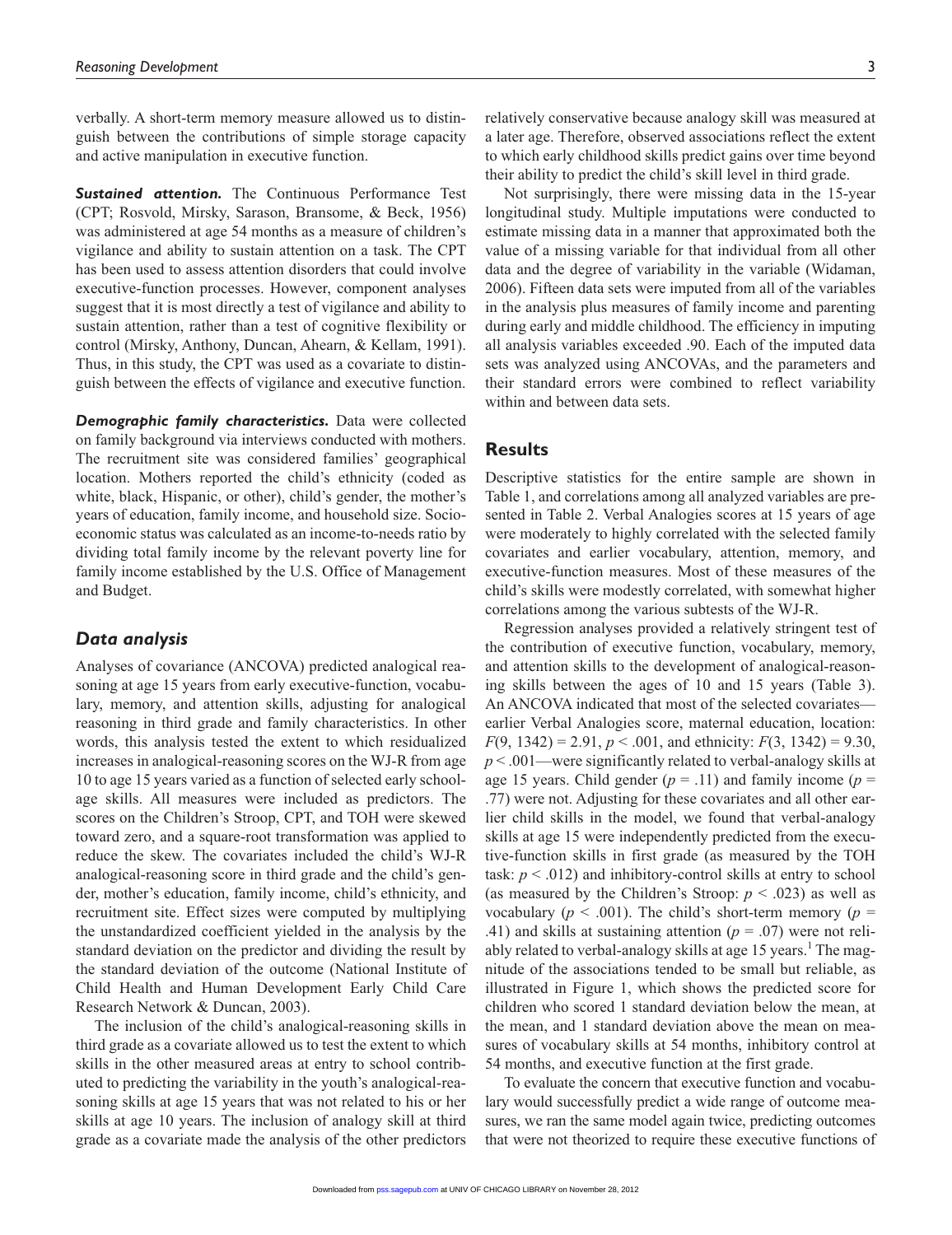| Variable                                                 | n     | M      | SD    | Range         |
|----------------------------------------------------------|-------|--------|-------|---------------|
| Verbal analogies                                         |       |        |       |               |
| WJ-R Verbal Analogies: 15 years                          | 891   | 113.70 | 16.10 | $68 - 167$    |
| WJ-R Verbal Analogies: Grade 3                           | 1,013 | 109.21 | 17.23 | $50 - 163$    |
| Demographic characteristics                              |       |        |       |               |
| Child gender (male = $1$ , female = 0)                   | 1,364 | 0.52   |       |               |
| Mother's years of education                              | 1.363 | 14.23  | 2.51  | $7 - 21$      |
| Family income-to-needs ratio                             | 1.073 | 3.59   | 3.17  | $0.10 - 57.0$ |
| Predictors                                               |       |        |       |               |
| Vocabulary (WJ-R Picture Vocabulary): 54 months          | 1,060 | 100.24 | 15.03 | $10 - 143$    |
| Inhibitory control (Children's Stroop): 54 months        | 838   | 25.34  | 20.53 | $0.0 - 87.5$  |
| Executive function (Tower of Hanoi): Grade 1             | 998   | 14.38  | 6.76  | $0 - 34$      |
| Sustained attention (CPT): 54 months                     | 1,002 | 9.13   | 7.59  | $0 - 41$      |
| Short-term memory (WJ-R Memory for Sentences): 54 months | 1.054 | 91.74  | 18.49 | $17 - 142$    |

**Table 1.** Descriptive Statistics for the Study Variables

Note: Mother's years of education and family income-to-needs ratio were measured when children were 1 month old and 54 months old, respectively. Predictors were measured using the Woodcock-Johnson Psycho-Educational Battery–Revised (WJ-R; Woodcock & Johnson, 1990), Children's Stroop test (Gerstadt, Hong, & Diamond, 1994), Tower of Hanoi task (as adapted from Borys, Spitz, & Dorans, 1982), and Continuous Performance Test (CPT; Rosvold, Mirsky, Sarason, Bransome, & Beck, 1956).

cognitive inhibitory control or analogical reasoning. We ran the model first with reading comprehension as an alternative achievement outcome and second with externalizing behavior as an alternative behavioral outcome. Although both academic and externalizing behaviors have been shown to be related to behavioral control over sustaining attention to task as measured by the CPT (G. J. Duncan et al., 2007), this construct is distinct from executive function as defined here (i.e., response inhibition and the ability to manipulate information in working memory; see Diamond, 2002; Miyake et al., 2000; Stuss, 2007).

In these additional analyses, neither executive-function variable predicted reading (Children's Stroop: β = −0.02, *SE* = 0.04, *p* = .54; TOH: β = 0.04, *SE* = 0.03, *p* = .14) or behavior problems (Children's Stroop: β = 0.02, *SE* = 0.02, *p* = .40; TOH:  $β = -0.03$ ,  $SE = 0.04$ ,  $p = .51$ ). In contrast, reading was

predicted by vocabulary scores  $(\beta = 0.48, SE = 0.03, p < .001)$ and short-term memory ( $\beta = 0.08$ ,  $SE = 0.03$ ,  $p = .017$ ), and externalizing behavior was predicted by sustained attention  $(\beta = 0.07, SE = 0.04, p = .04)$ 

# **Discussion**

Overall, these results indicate that both inhibitory control and composite executive-function skills make independent, specialized contributions to children's analytical-reasoning development beyond the contributions of key cognitive and environmental covariates, as we hypothesized from crosssectional and simulation data (Morrison et al., 2011; Richland et al., 2006). The significant relationship between early vocabulary and later reasoning skill additionally supports theoretical

|  | Table 2. Correlations Among Major Study Variables |  |  |  |
|--|---------------------------------------------------|--|--|--|
|--|---------------------------------------------------|--|--|--|

| Variable                            |                    |                     | 3                   | 4                    | 5                  | 6       |           | 8        |
|-------------------------------------|--------------------|---------------------|---------------------|----------------------|--------------------|---------|-----------|----------|
| I. Verbal Analogies: 15 years       |                    |                     |                     |                      |                    |         |           |          |
| 2. Verbal Analogies: Grade 3        | .64 <sup>***</sup> |                     |                     |                      |                    |         |           |          |
| 3. Maternal education               | .42 <sup>***</sup> | .36***              |                     |                      |                    |         |           |          |
| 4. Income-to-needs ratio: 54 months | 26***              | .20 <sup>***</sup>  | .49 ***             |                      |                    |         |           |          |
| 5. Vocabulary: 54 months            | .46 <sup>***</sup> | .42 <sup>*</sup> ** | $41***$             | ∃ ∤≫ं                |                    |         |           |          |
| 6. Inhibitory control: 54 months    | – 19***            | $-12**$             | $-12***$            | $-11**$              | $-0.08*$           |         |           |          |
| 7. Executive function: Grade 1      | $.26***$           | $22***$             | $.15***$            | .   4 <sup>*</sup> * | .   9***           | $-.04$  |           |          |
| 8. Sustained attention: 54 months   | $-24***$           | $-23***$            | $-17$ <sup>**</sup> | $-13***$             | $-25***$           | $.08*$  | $-.23***$ |          |
| 9. Short-term memory: 54 months     | $37***$            | .39 ***             | 28***               | 23***                | .46 <sup>***</sup> | $-.08*$ | .22 ***   | $-74***$ |

 $*_{p}$  < .05. \*\**p* < .01. \*\*\**p* < .001.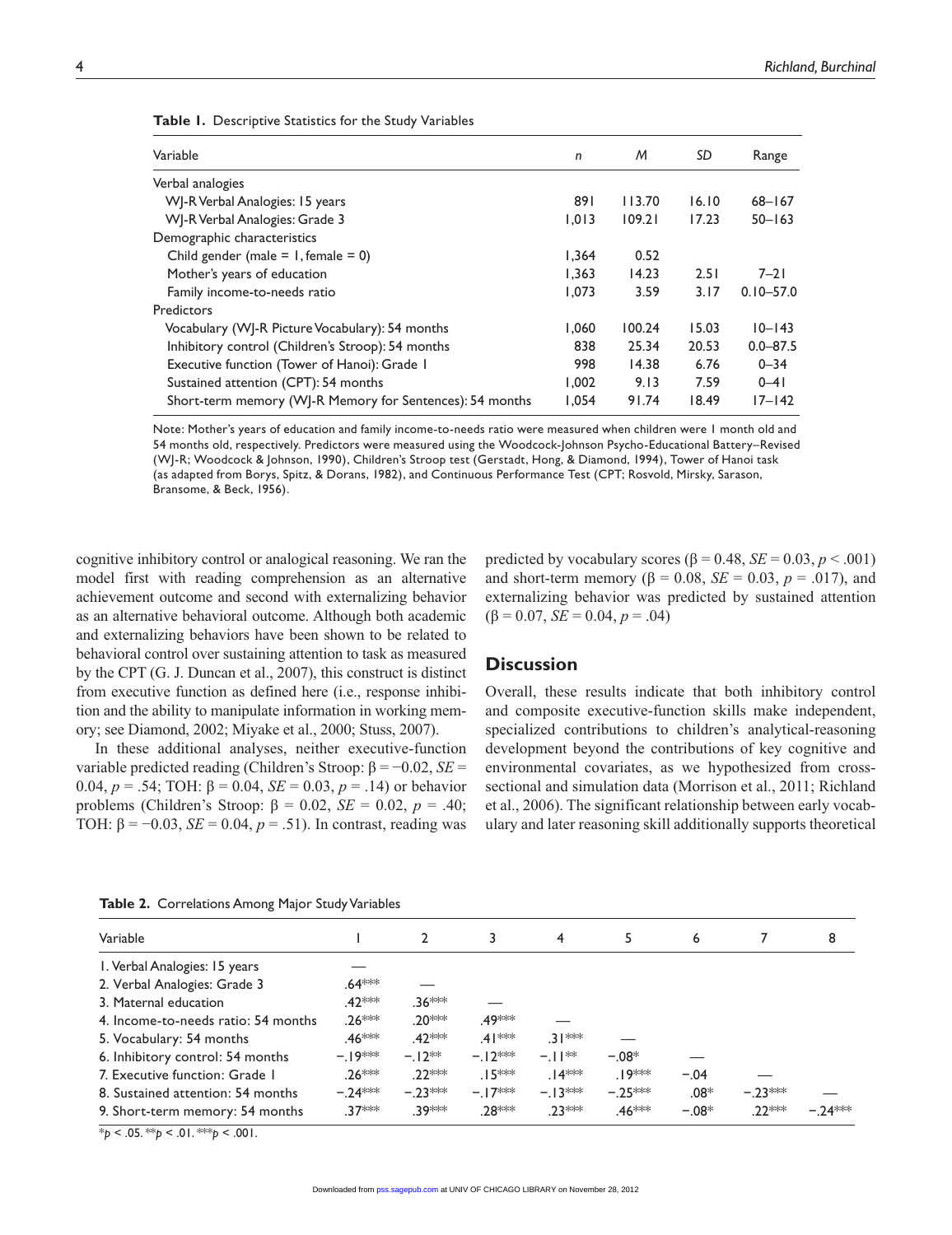| Variable                                                        | B               | b       |
|-----------------------------------------------------------------|-----------------|---------|
| Intercept                                                       | 29.67 (4.79)    |         |
| Covariates                                                      |                 |         |
| Child gender (male = $1$ , female = 0)                          | 1.11(0.70)      | 0.03    |
| Mother's years of education                                     | $1.07** (0.22)$ | 0.17    |
| Family income-to-needs ratio: 54 months                         | 0.04(0.15)      | 0.01    |
| WJ-R Verbal Analogies: Grade 3                                  | $0.44***(0.03)$ | 0.47    |
| Predictors                                                      |                 |         |
| Vocabulary (WJ-R Picture Vocabulary): 54 months                 | $0.12***(0.03)$ | 0.11    |
| Inhibitory control (Children's Stroop): 54 months (square root) | $-0.42*(0.18)$  | $-0.06$ |
| Executive function (Tower of Hanoi): Grade 1 (square root)      | $1.17*(0.46)$   | 0.07    |
| Sustained attention (CPT): 54 months (square root)              | $-0.59(0.32)$   | $-0.05$ |
| Short-term memory (WJ-R Memory for Sentences): 54 months        | 0.02(0.03)      | 0.03    |

**Table 3.** Results From the Analysis of Covariance Predicting Verbal Analogy Skills at 15 Years From Early Test Performance

Note: Standard errors are given in parentheses. The model was also adjusted for the site at which participants were recruited and participants' race or ethnicity. Predictors were measured using the Woodcock-Johnson Psycho-Educational Battery–Revised (WJ-R; Woodcock & Johnson, 1990), Children's Stroop test (Gerstadt, Hong, & Diamond, 1994), Tower of Hanoi task (as adapted from Borys, Spitz, & Dorans, 1982), and Continuous Performance Test (CPT; Rosvold, Mirsky, Sarason, Bransome, & Beck, 1956).

 $*_{p}$  < .05.  $*_{p}$  < .01.  $*_{p}$  < .001.

proposals that language and knowledge are necessary underpinnings for verbal analogical reasoning (Gentner & Rattermann, 1991; Goswami, 1992), but knowledge alone cannot explain these children's long-term gains in reasoning skills. Inhibitorycontrol skills may be particularly influential, because they were a distinct predictor of children's analogy development from the composite executive-function task.



**Fig. 1.** Estimated Verbal Analogies score at age 15 years as a function of early vocabulary, inhibitory control, and executive-function skills (low = 1 *SD* below the mean; high = 1 *SD* above the mean). Estimates were adjusted for other covariates.

These results provide further evidence that strengthening early executive-function skills (see Diamond & Lee, 2011), particularly inhibitory control, should be part of the growing national discourse around early childhood education as a tool to maximize children's potential for future academic and professional success. Supporting the development of analogical reasoning may help students become more innovative, adaptive, and intelligent, which are qualities necessary for success in the global economy today (National Research Council, 2012).

#### **Acknowledgments**

We thank Maggie Bruck, Keith Holyoak, and Greg Duncan for insights on the manuscript. An early version of this work was presented at the International Conference on Thinking, London, England, in July 2012.

# **Declaration of Conflicting Interests**

The authors declared that they had no conflicts of interest with respect to their authorship or the publication of this article.

## **Funding**

The National Academy of Education/Spencer Foundation, the Office of Naval Research (N000140810186), and the National Science Foundation (0954222) supported this research.

## **Note**

1. The CPT significantly predicted analogical reasoning in the model when the other executive-function measures were removed. This fact reinforces the interpretation that the CPT is a better measure